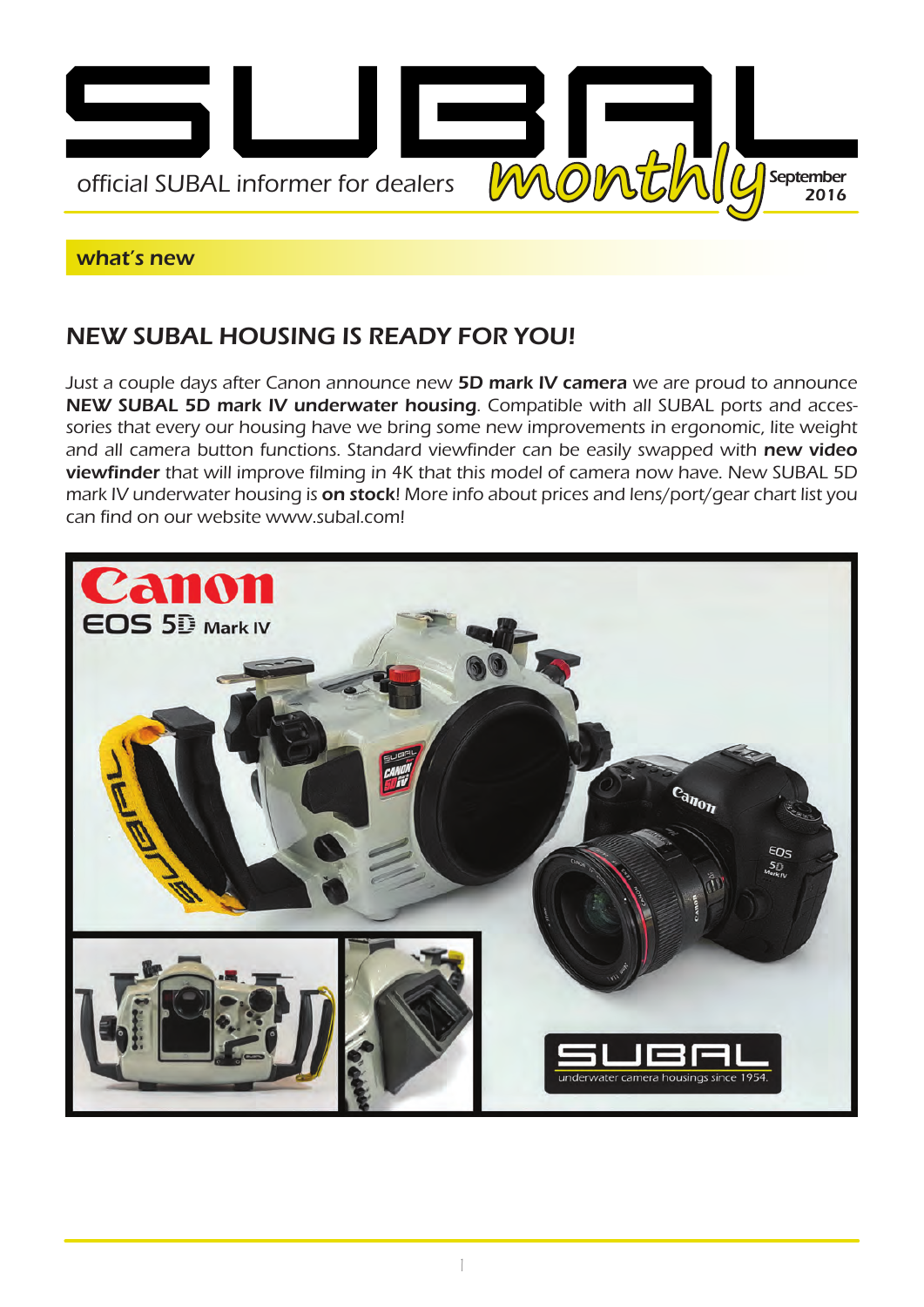# NEW SUBAL BM4K HOUSING IS HERE

SUBAL prepared for this autumn new housing for Blackmagic 4K camera with the latest camera firmer.

The ergonomic SUBAL design and arrangement of all important elements of the housing allows the camera easy operation without letting go of the handle. Housing has three plugs which customer can use to connect camera remote control, vacuum pump and other accessories. There are also two mounting points for lights or other equipment. SUBAL offers zoom and focus gears from 20 mm up to 95 mm.

### Retail price is 4.299 € without VAT.

Technical data: Approx. dimensions: 370 x 208 x 167 mm (with handles); Approx. weight: 3 kg (w/o handles and ports).



# SUBAL LEICA M HOUSING MEETS NIKONOS AND SEA&SEA LENSES

SUBAL produced lens adapter for users of Leica M housing with which this housing can be used with fantastic Nikkor and Sea&Sea underwater corrective lenses. It is possible to use Nikonos 15mm and Sea&Sea 20mm & 12 mm, and also Nikonos 80mm macro.

We tested our SUBAL Leica M housing with those lenses with extraordinary results.